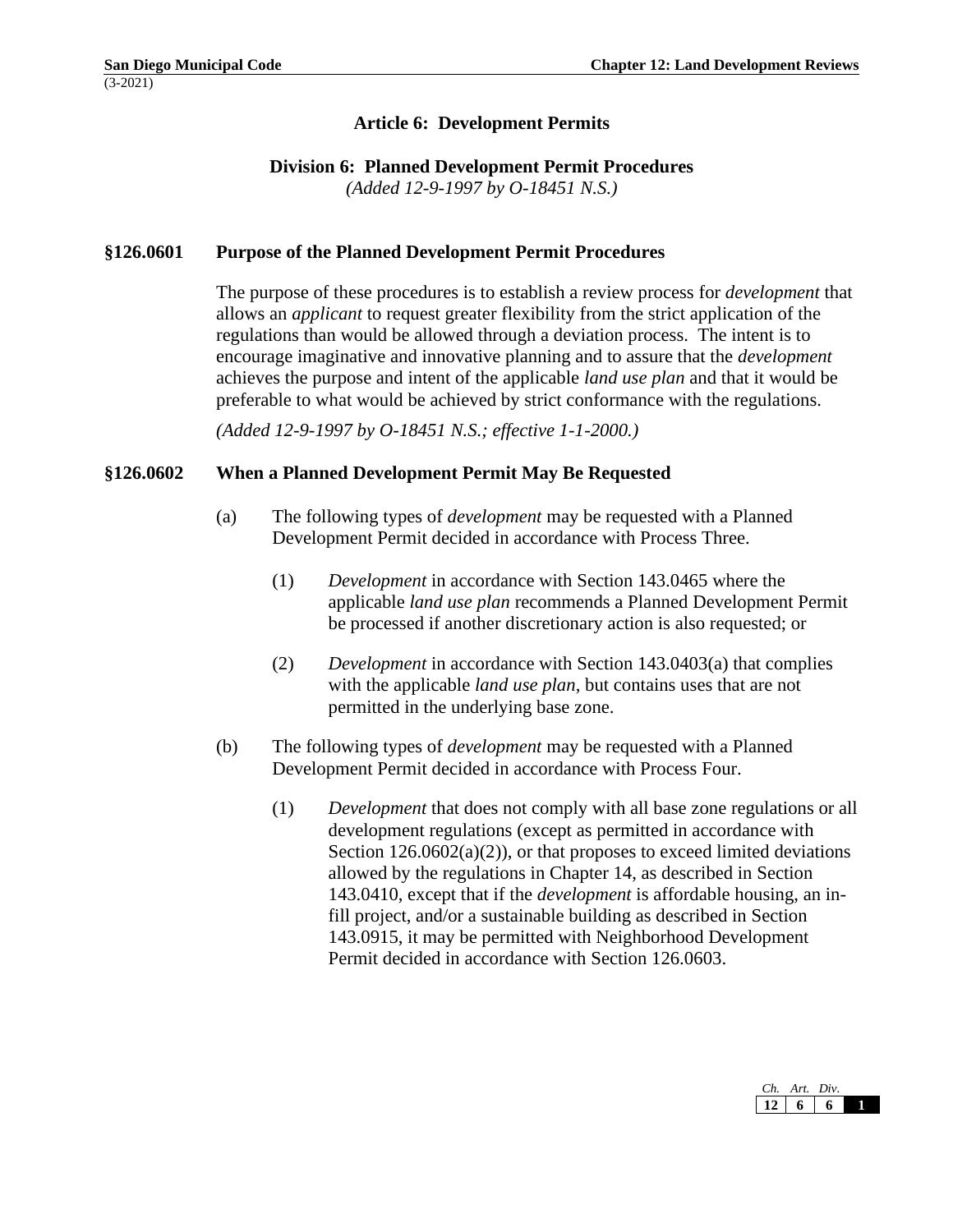- (2) Rural Cluster *development* in the OR and AR zones, as described in Section 143.0402.
- (3) Provision of off-site affordable *dwelling units* in accordance with Section 143.0745.
- (4) *Multiple dwelling unit development* requesting increased *density* where the *land use plan* expressly provides for increased *density* with the approval of a Planned Development Permit, except that if the *development* is affordable housing, an in-fill project, and/or a sustainable building as described in Section 143.0915, it may be permitted with a Neighborhood Development Permit decided in accordance with Section 126.0603.
- (c) The following types of *development* may be requested with a Planned Development Permit to be decided in accordance with Process Five.

Rural cluster residential *development* in the AR-1-1 and OR-1-2 zones that proposes a *density* that exceeds one dwelling unit per 10 acres but is not more than one dwelling unit per 4 acres, with no potential for *development* on the remainder of the *premises*, as described in Section 143.0402.

*(Added 12-9-1997 by O-18451 N.S.; effective 1-1-2000; amended 6-19-2000 by O-18814 N.S.)*

*(Amended 4-8-2008 by O-19734 N.S; effective 5-8-2008.) (Amended 8-4-2011 by O-20081 N.S.; effective 10-6-2011.) (Amended 7-19-2016 by O-20673 N.S.; effective 8-27-2016.) (Amended 9-15-2017 by O-20856 N.S.; effective 10-20-2017.) (Amended 10-30-2020 by O-21254 N.S.; effective 11-29-2020.)*

**[Editors Note:** Amendments as adopted by O-21254 N.S. will not apply within the Coastal Overlay Zone until the California Coastal Commission certifies it as a Local Coastal Program Amendment.

Click the link to view the Strikeout Ordinance highlighting changes to prior language [http://docs.sandiego.gov/municode\\_strikeout\\_ord/O-21254-SO.pdf](http://docs.sandiego.gov/municode_strikeout_ord/O-21254-SO.pdf) ]

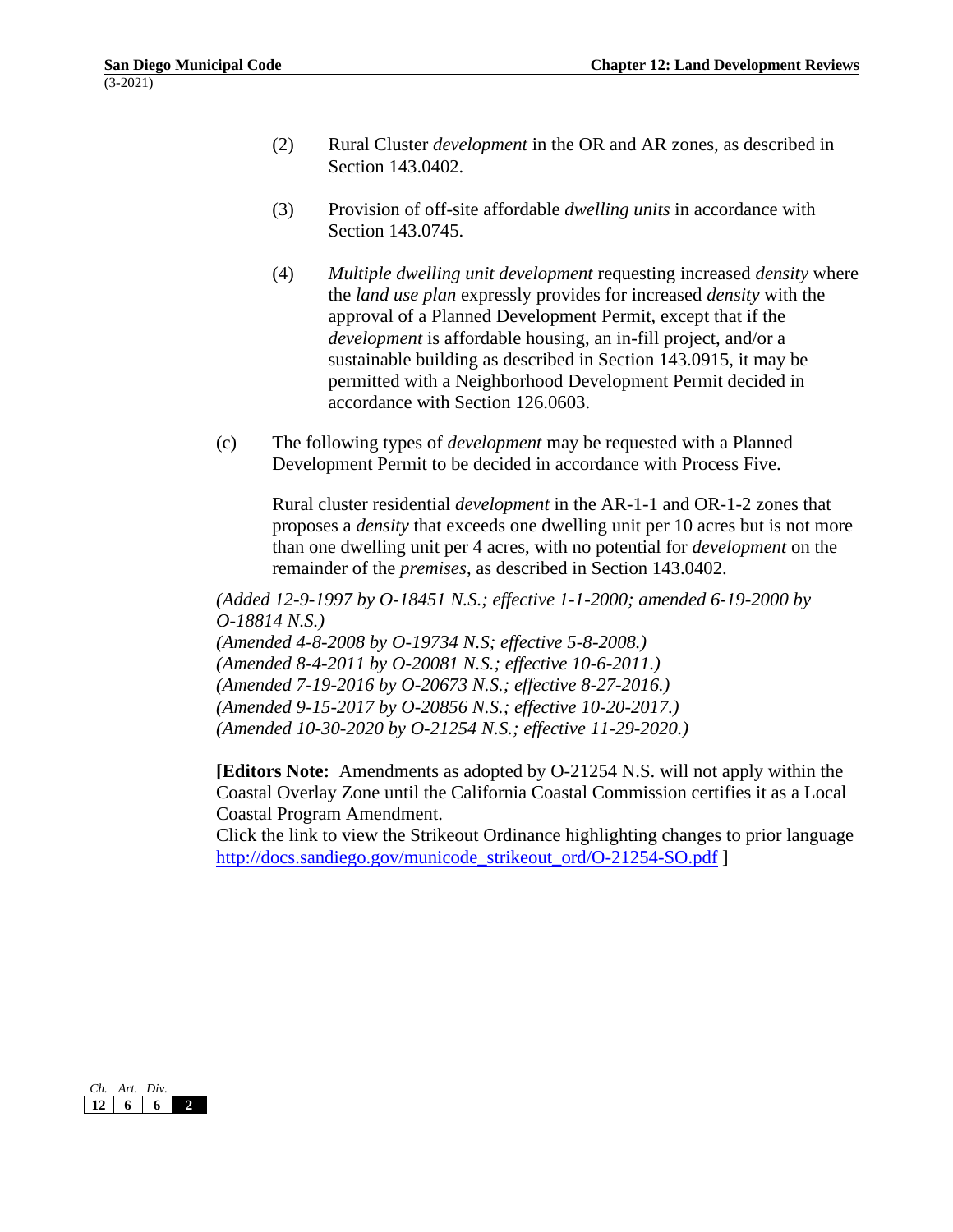# **§126.0603 Reduced Permit and Processing for Affordable Housing, In-Fill Projects, and Sustainable Buildings**

*Development* consistent with the affordable housing, in-fill projects, and/or sustainable buildings regulations in Section 143.0915 that requires a Planned Development Permit in accordance with Sections 126.0602(b)(1) and 126.0602(b)(4) may be permitted with a Neighborhood Development Permit decided in accordance with Process Two, provided the *findings* in Section 126.0404(a) are made. In the event that a deviation is requested, the supplemental *findings* in Section 126.0404(f) shall also be made.

*("Exemption from a Planned Development Permit" added 9-15-2017 by O-20856 N.S.; effective 10-20-2017. Former Section 126.0603 "Decision Process for Planned Development Permits" renumbered to Section 126.0604.) (Retitled from "Exemption from a Planned Development Permit" to "Reduced Permit and Processing for Affordable Housing, In-Fill Projects, and Sustainable Buildings" and amended 10-30-2020 by O-21254 N.S.; effective 11-29-2020.)*

**[Editors Note:** Amendments as adopted by O-21254 N.S. will not apply within the Coastal Overlay Zone until the California Coastal Commission certifies it as a Local Coastal Program Amendment.

Click the link to view the Strikeout Ordinance highlighting changes to prior language [http://docs.sandiego.gov/municode\\_strikeout\\_ord/O-21254-SO.pdf](http://docs.sandiego.gov/municode_strikeout_ord/O-21254-SO.pdf) ]

### **§126.0604 Decision Process for Planned Development Permits**

- (a) A decision on an application for a Planned Development Permit for the type of *development* listed in Section 126.0602(a) shall be made in accordance with Process Three. The decision may be appealed to the Planning Commission in accordance with Section 112.0506.
- (b) A decision on an application for a Planned Development Permit for the types of *development* listed in Section 126.0602(b) shall be made in accordance with Process Four.
- (c) A decision on an application for a Planned Development Permit for the *development* listed in Section 126.0602(c) shall be made in accordance with Process Five.

*(Added 12-9-1997 by O-18451 N.S.; effective 1-1-2000.) (Renumbered from Section 126.0603 on 9-15-2017 by O-20856 N.S.; effective 10-20-2017. Former Section 126.0604 "Findings for Planned Development Permit Approval" renumbered to Section 126.0605.)* 

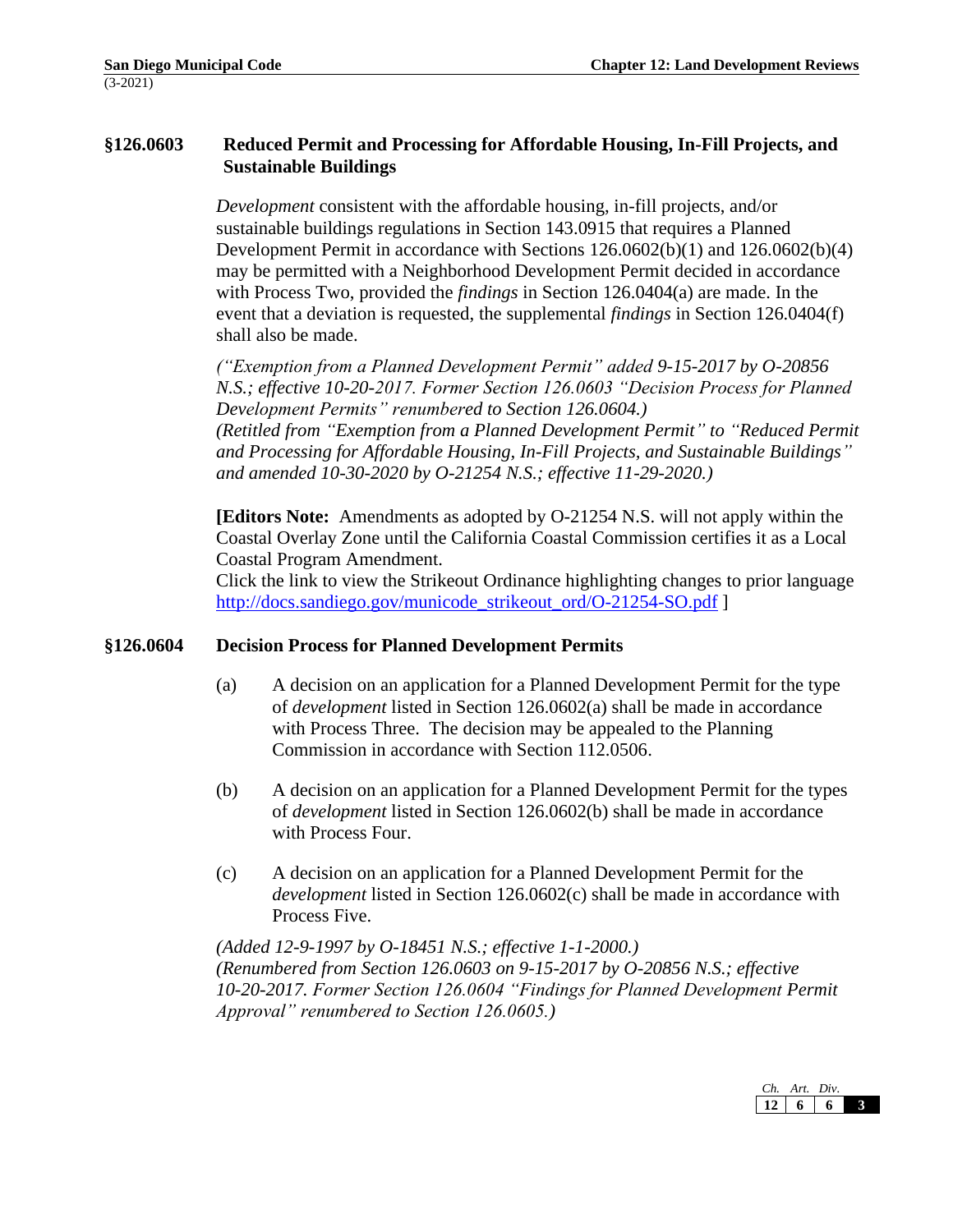### **§126.0605 Findings for Planned Development Permit Approval**

A Planned Development Permit may be approved or conditionally approved only if the decision maker makes all of the *findings* in Section 126.0605(a) and the supplemental *findings* in Section 126.0605(b)-(c) that are applicable to the proposed *development* as specified in this section.

- (a) Findings for all Planned Development Permits
	- (1) The proposed *development* will not adversely affect the applicable *land use plan*;
	- (2) The proposed *development* will not be detrimental to the public health, safety, and welfare; and
	- (3) The proposed *development* will comply with the regulations of the Land Development Code including any proposed deviations pursuant to Section 126.0602(b)(1) that are appropriate for this location and will result in a more desirable project than would be achieved if designed in strict conformance with the development regulations of the applicable zone, and any allowable deviations that are otherwise authorized pursuant to the Land Development Code.
- (b) Supplemental Findings--*Proposition A Lands*

A project involving rural cluster in the AR-1-1 zone or the OR-1-12 zone within *Proposition A Lands* where increased *density* is proposed may be approved or conditionally approved only if the decision maker makes the following supplemental *findings* in addition to the *findings* in Section 126.0605(a):

- (1) The proposed *development* will assist in accomplishing the goal of permanently preserving lands designated as part of the through the provision of public and private open space easements or *dedications*;
- (2) The proposed *development* will not foreclose future decisions regarding the size of major primary arterials, expressways, or *freeways* that may traverse the property;
- (3) The proposed *development* will be adjacent to areas presently served by water and sewer lines, thereby avoiding leapfrog *development*;

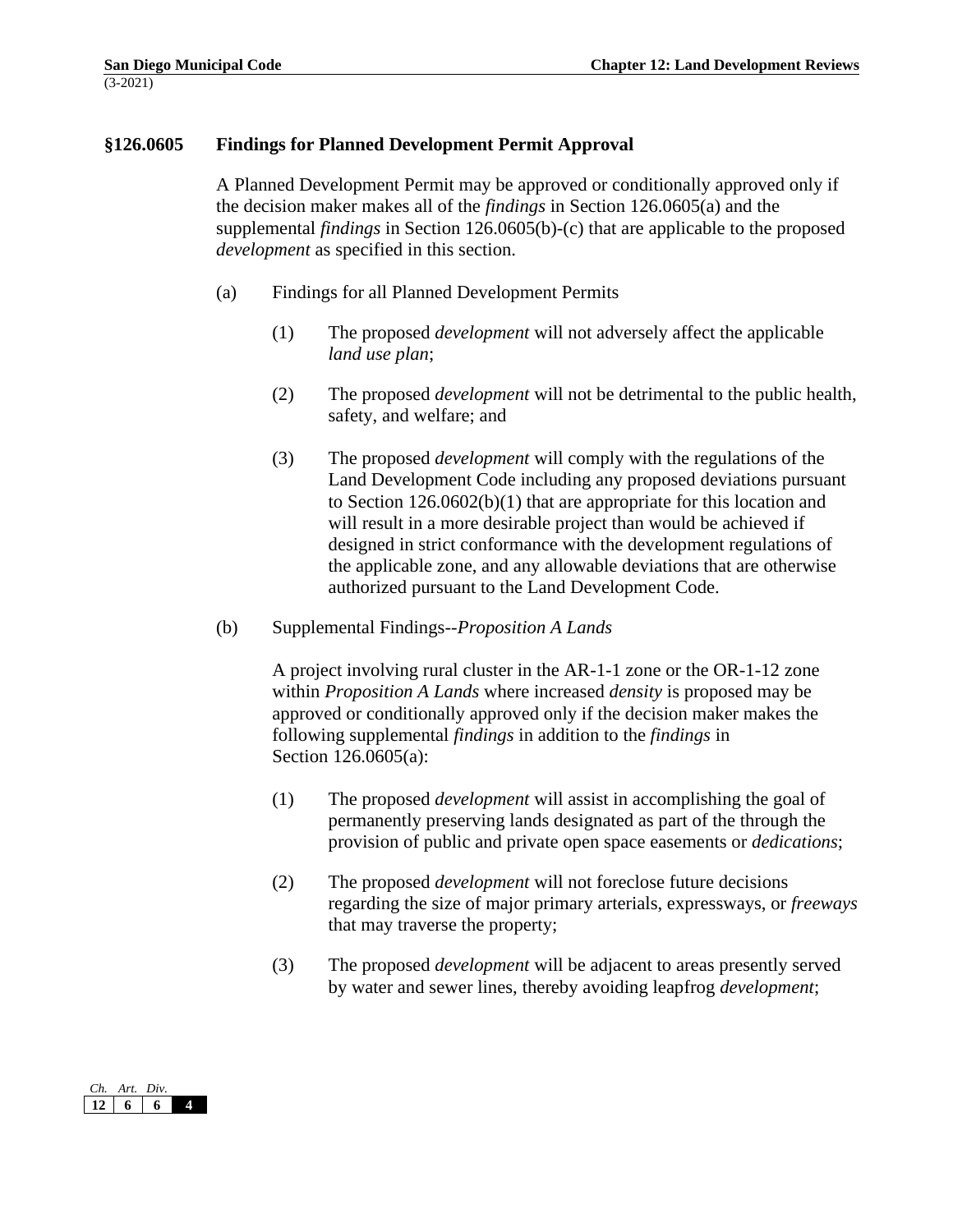- (4) The proposed *development* will be at least fiscally neutral, thereby not imposing a burden upon the City's capital and operating budgets;
- (5) The proposed *development* will provide housing on the property affordable to lower income *families*, as certified by the San Diego Housing Commission;
- (6) The proposed *development* comprehensively addresses framework planning issues including land use, character, and scale of *development*; environmental resources; and public facilities and the increase in *density* will not adversely affect the biological goals and objectives of the Multiple Species Conservation Program Subarea Plan;
- (7) Within *Proposition A Lands* the proposed *development* will be consistent with the approved subarea plan; and
- (8) The *applicant* and property owner have agreed in a recorded document that in return for the present increase in *density* granted by the City Council, no future *development* rights shall remain on the property.
- (c) Supplemental Findings--Off-site Affordable *Dwelling Units*

A *development* using the Affordable Housing Density Bonus Regulations that proposes to locate affordable *dwelling units* off-site in accordance with Section 143.0745(b) may be approved or conditionally approved only if the decision maker makes the following supplemental *findings* in addition to the *findings* in Section 126.0605(a):

- (1) The location of the off-site affordable *dwelling units* will provide comparable or superior access to transit. Factors to be considered include, but are not limited to, the number, frequency, and destination of transit routes within one-half mile of the *development*;
- (2) The location of the off-site affordable *dwelling units* will provide comparable or superior access to employment opportunities. Factors to be considered include, but are not limited to, distances and transit availability to regional centers, subregional employment areas and industrial areas;